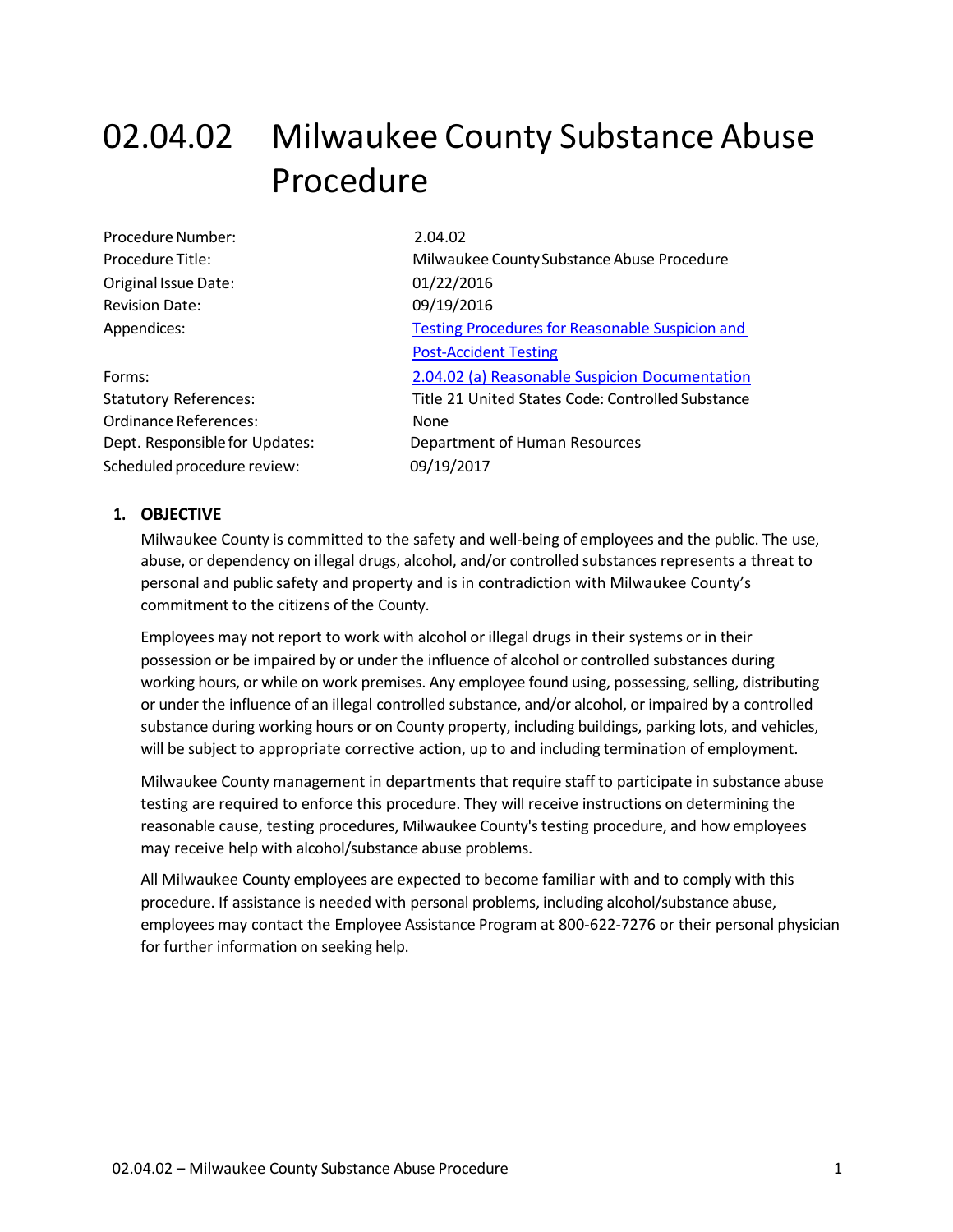## **2. DEFINITIONS**

- A. Alcohol Use The consumption of any beverage, mixture, or preparation, including any medication, containingalcohol.
- B. Controlled Substances Are drugs or chemicals whose manufacture, possession, or use is regulated under the federal Controlled Substance Act. This includes, but is not limited to, marijuana (THC), cocaine, opiates, phencyclidine (PCP), and amphetamines. In thisdocument, the use of the terms "drugs" and "controlled substances" are interchangeable and have the same meaning.
- C. Licensed Medical Practitioner A person who is licensed, certified, and/or registered in accordance with applicable Federal, State, Local or Foreign laws and regulations, to prescribe controlled substances and other drugs.
- D. Refusal to take a required test means that an employee:
	- i. Fails to appear for any test within a reasonable time, as determined by the employer, after being directedtodo so by the employer; or
	- ii. Fails to provide adequate breath for testing without a valid medical explanation after he or she has received notice of the requirement for breath testing; or
	- iii. Fails to provide adequate urine for controlled substances testing without a valid medical explanation after he or she has received notice of the requirement for testing; or
	- iv. Fails or declines to take a second test the employer or collector has directed the employee to take; or
	- v. Fails to undergoa medical examinationor evaluation, asdirected by the Medical Review Officer as part of the verification process, or as directed by the designated employer representative; or
	- vi. Leavesthe scene of anaccident for any reasonbefore being tested; or
	- vii. Engages in any conduct that clearly obstructs the testing process. This includes such behaviors as:
		- $\circ$  failure to sign any required forms
		- o failure to remain at the test site for a minimum of 3 hours and drinking 40 ounces of water after an inability to provide an adequate urine specimen
		- o substitution or adulterationofa specimen.
- E. Safety Sensitive function A job assignment in which a momentary lapse in attention could result in injury or death to the employee or another person.
- F. Substance Abuse Professional A licensed physician (medical doctor or doctor of osteopathy), or a licensed or certified psychologist, social worker, employee assistance professional, or addiction counselor (certified by the National Association of Alcoholism and Drug Abuse Counselors Certification Commission) with knowledge of and clinical experience in the diagnosis and treatment of alcohol and controlled substances related disorders.
- G. Medical Review Officer (MRO) A licensed physician who is responsible for receiving and reviewing laboratory results generated by an employer's drug-testing program and evaluating medical explanationsfor certaindrug testresults.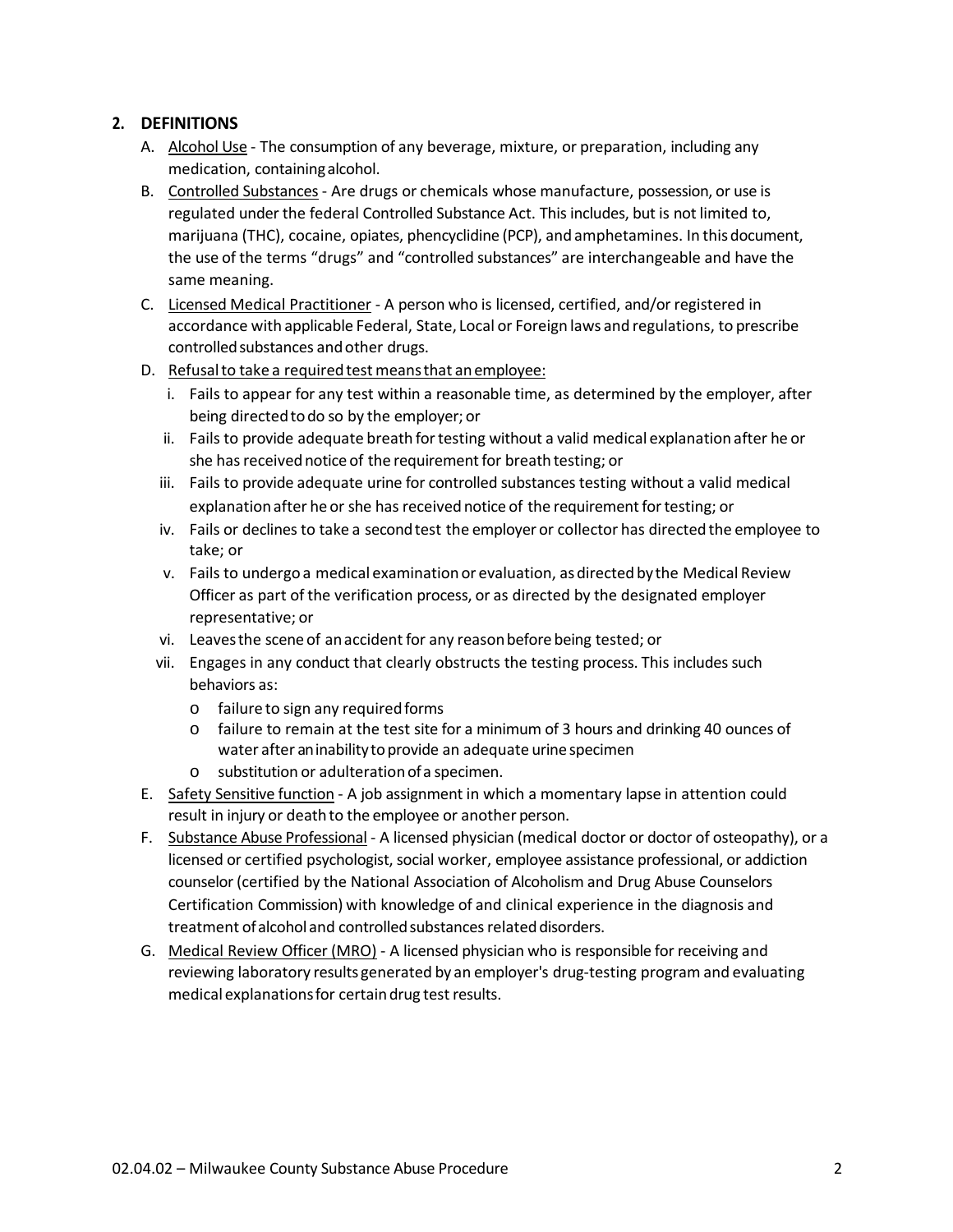### **3. PROCEDURE**

#### I. Applicability

This procedure applies to all Milwaukee County employees. Employees who are required to maintain a Commercial Driver's License (CDL) for the performance of their job duties may have different substance abuse standards than other employees. Where the requirements for CDL holders differ from the procedures herein, the CDL standards will apply to CDL holders. This procedure may be revised as necessary.

#### II. Prohibited Conduct

Unauthorized use, possession, manufacture, distribution, dispensation or sale of a controlled substance, illegally used drug, drug paraphernalia, or alcohol on County property, on County business, in County supplied vehicles, or in vehicles being used for County business, or during working hours is prohibited.

Providing false information in connection with a test, or falsifying test results through tampering, contamination, adulteration or substitution is prohibited.

- A. Alcohol
	- 1. No employee shall report for duty or remain on duty while having an alcohol concentration of 0.04% BAC or greater. No supervisor having actual knowledge that an employee has an alcohol concentration of 0.04% BAC or greater shall permit the employee to perform or continue to perform job duties. An employee who tests between.02% and .039% BAC may not work for at least 24 hours.
	- 2. No employee shall consume alcohol while at work. No supervisor having actual knowledge that an employee has consumed alcohol while at work shall permit the employee to perform or continue to remain at work.
	- 3. No employee shall report to work within 4 hours after consuming alcohol to the extent that, by a reasonable estimation, the employee may have attained a BAC of 0.04% or greater. Thissectionshall apply to employees who are 'on-call' or on 'stand-by'.
	- 4. No supervisor having actual knowledge that an employee has consumed alcohol within 4 hours to the extent that, by a reasonable estimation, the employee may have attained a BAC of 0.04% or greater, shall permit an employee to report to work. An employee who is called into work and has consumed alcohol within 4 hours of being called to duty must notify the supervisor of such consumption.
	- 5. No employee required to take a post-accident test shall use alcohol for 8 hours following the accident, or until he or she undergoes a post-accident alcohol test, whichever comesfirst.
- B. Controlled Substances
	- 1. No employee shall report for duty or remain on duty when that employee uses any controlled substance, except when the use is pursuant to the instructions of a licensed medical practitioner who has advised in writing that the substance does not adversely affect the employee's ability to safely perform job duties. No supervisor havingactual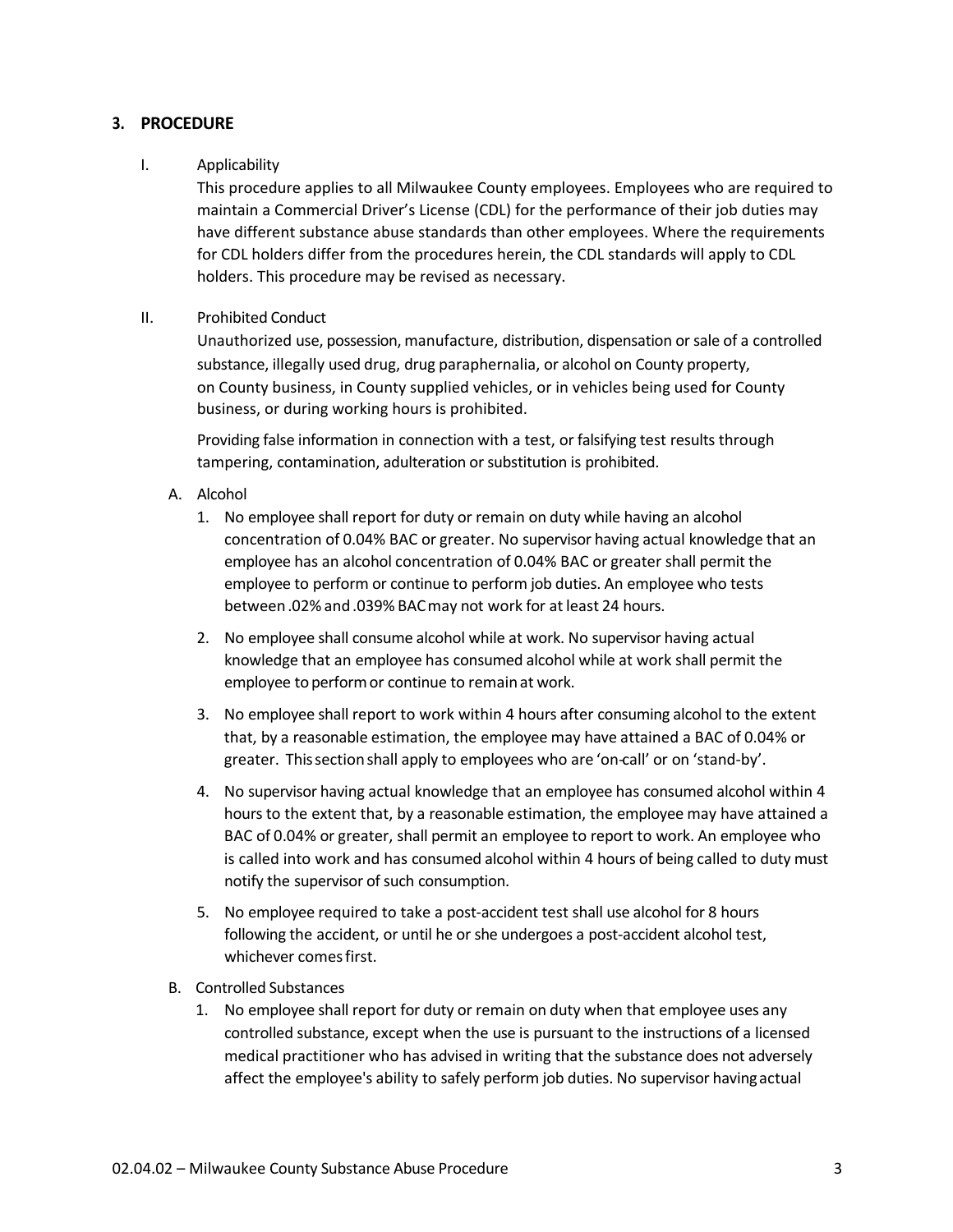the knowledge that an employee has used a controlled substance (except as herein provided) shall permit that employee to perform or continue to perform job duties.

- 2. An employee who is taking a prescribed medication is required to ask the licensed medical practitioner whether the medication will affect his or her ability to perform his or her job duties. If the medication will affect the ability to perform the duties of the job, the employee is required to notify the supervisor of such by providing a statement from the licensed medical practitioner prior to reporting to work. At the employee's option, the employee and/or his/her medical practitioner may provide this information to the employee's Human Resources designee rather than the supervisor. The notification must state that the medication will adversely affect the employee's ability to work, and also must state how long the employee will be taking the medication. The notification must be maintained in a secured file. Milwaukee County will consider whether a reasonable accommodation is available for an employee who is prevented from performing his or her job while taking prescription medications that affect the ability toperform job duties.
- 3. No employee shall report for duty or remain on duty if the employee tests positive for controlled substances, except when the use is pursuant to the instructions of a licensed medical practitioner who has advised in writing that the substance does not adversely affect the employee's ability to safely perform job duties. No supervisor having actual knowledge that an employee has tested positive for controlled substances, except as herein provided, shall permit the employee to perform or continue to perform job duties.
- 4. Employees are prohibited from engaging in the unlawful use, manufacture, sale, distribution, possession or attempted use, manufacture, sale, distribution, or possession of illegal controlledsubstancesin the workplace.
- C. Refusalto Take a RequiredTest
	- 1. An employee covered by this procedure is prohibited from refusing to submit to a required alcohol or drug test. The consequences are the same as for a positive test result.
	- 2. Employees who refuse a pre-employment test or a return to duty test will not be hired or returned to duty and their names will be removed from all eligible lists for classifications subject to substance abusetesting.
	- 3. Failure to provide an adequate specimen without a valid medical reason, conduct that obstructs the testing process (including adulteration or substitution of a specimen), failure to sign any testing formrequired by the laboratoryor breathalcohol technician, or obstructing the testing process in any way, will be considered the same as a positive test result.
	- 4. Any attempt to adulterate a specimen, substitute a specimen, or otherwise interfere with a specimen or the collection process, or refusing to cooperate with a reasonable suspicion determination, will be considered the same as a positive testresult.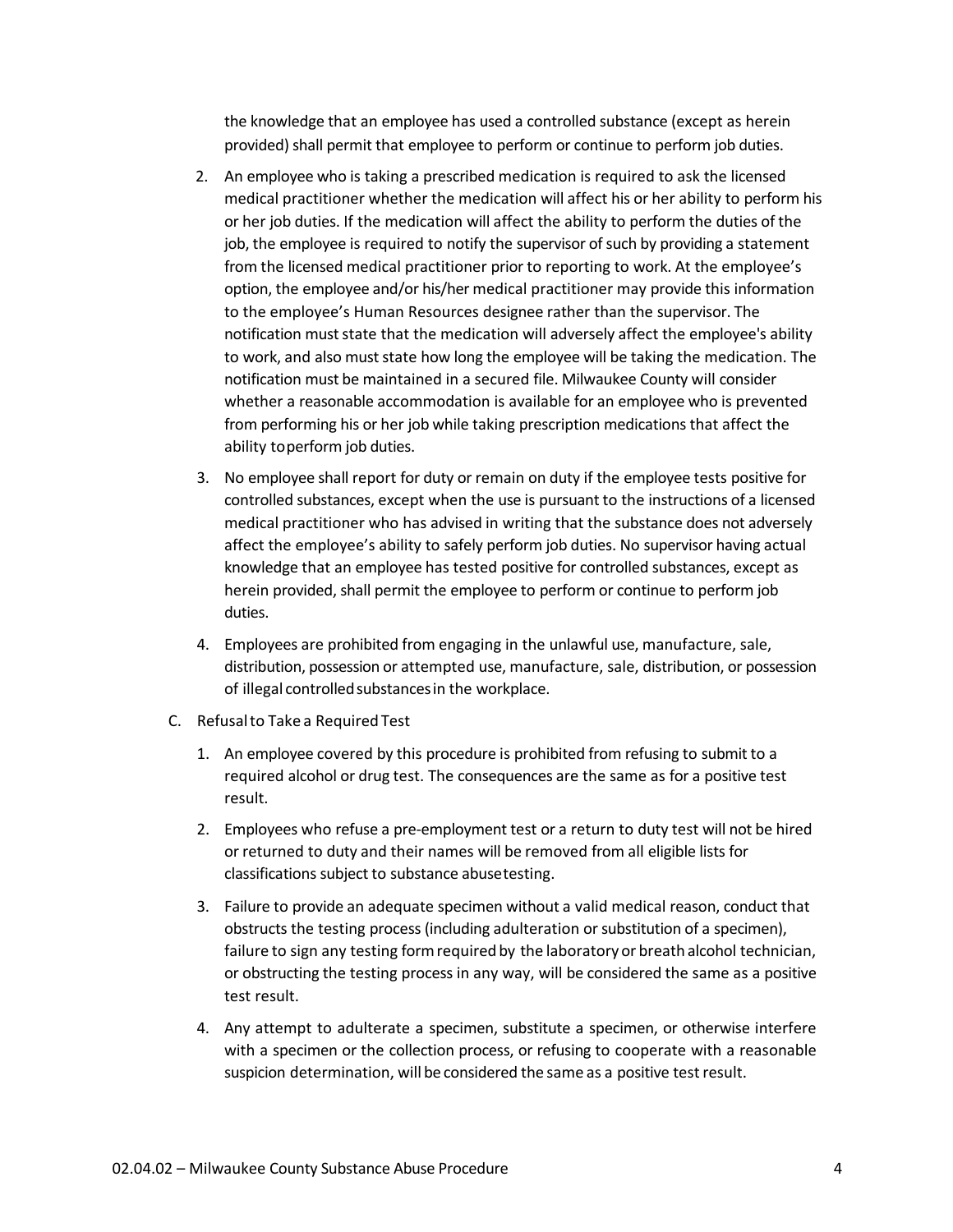#### III. Required Tests

Alcohol and controlled substances tests will be administered by properly certified technicians. Initial or screening tests will be confirmed, and in the case of controlled substances tests, will be certified as positive or negative by a Medical Review Officer. Milwaukee County reserves the right to conduct tests for additional substances or to require a medical examination(s) when employees fail to provide adequate specimens. Law enforcement or public safety officials under separate authority may administer drug or alcohol tests, and Milwaukee County will consider the results of those tests.

An employee shall remain readily available for testing or he or she will be deemed to have refused such testing even if it requires an extended workday. Failure to remain available for testing will result in corrective action, up to and including termination of employment.

#### A. Pre-employment

The Director, Department of Human Resources, will work with County departments to determine the pre-employment drug testing requirements for each position. After acceptance of a conditional offer of employment, depending on the position, applicants may be directed to report for pre-employment drug testing at authorized testing facilities.

If an applicant has a validated non-negative pre-employment drug test result, refuses to be tested, or in any way obstructs the testing process, the applicant's name will be removed from the eligible lists for all classifications subject to substance abuse testing and he or she will not be hired.

Active employees will be required to participate in pre-employment drug testing upon transfer, promotion or demotion into positions for which State or Federal law, rule or regulation, mandates drug and/or alcohol testing at hire.

#### B. Mandatory Post Vehicle Accident Testing

- 1. An employee who has been involved in a vehicle accident while in the scope and course of employment that meets any of the following criteria must be tested for alcohol and controlled substances as soon as possible after the accident:
	- loss of human life
	- the employee received a citation under State or local law
	- any party at the scene claims injury requiring immediate medical treatment beyond simple first aid as a result of theaccident
	- one or more motor vehicles incurred disabling damage as a result of the accident, requiring the motor vehicle to be transported away fromthe scene by a towtruckor other motor vehicle.
- 2. Every employee who is involved in a vehicle accident must notify his or her supervisor of the accident as soon as possible. If the accident meets any of the criteria for mandatory testing, the supervisor will be responsible for promptly notifying an authorized on-site specimen collection agency to arrange an on-site specimen collection by a properly certified technician. Employees are strictly prohibited from using alcohol for 8 hours (or until post-accident testing has been completed, whichever is sooner) following an accident that would trigger post-accident testing. The alcohol test must be administered as soon as possible following an accident. Drug testing should be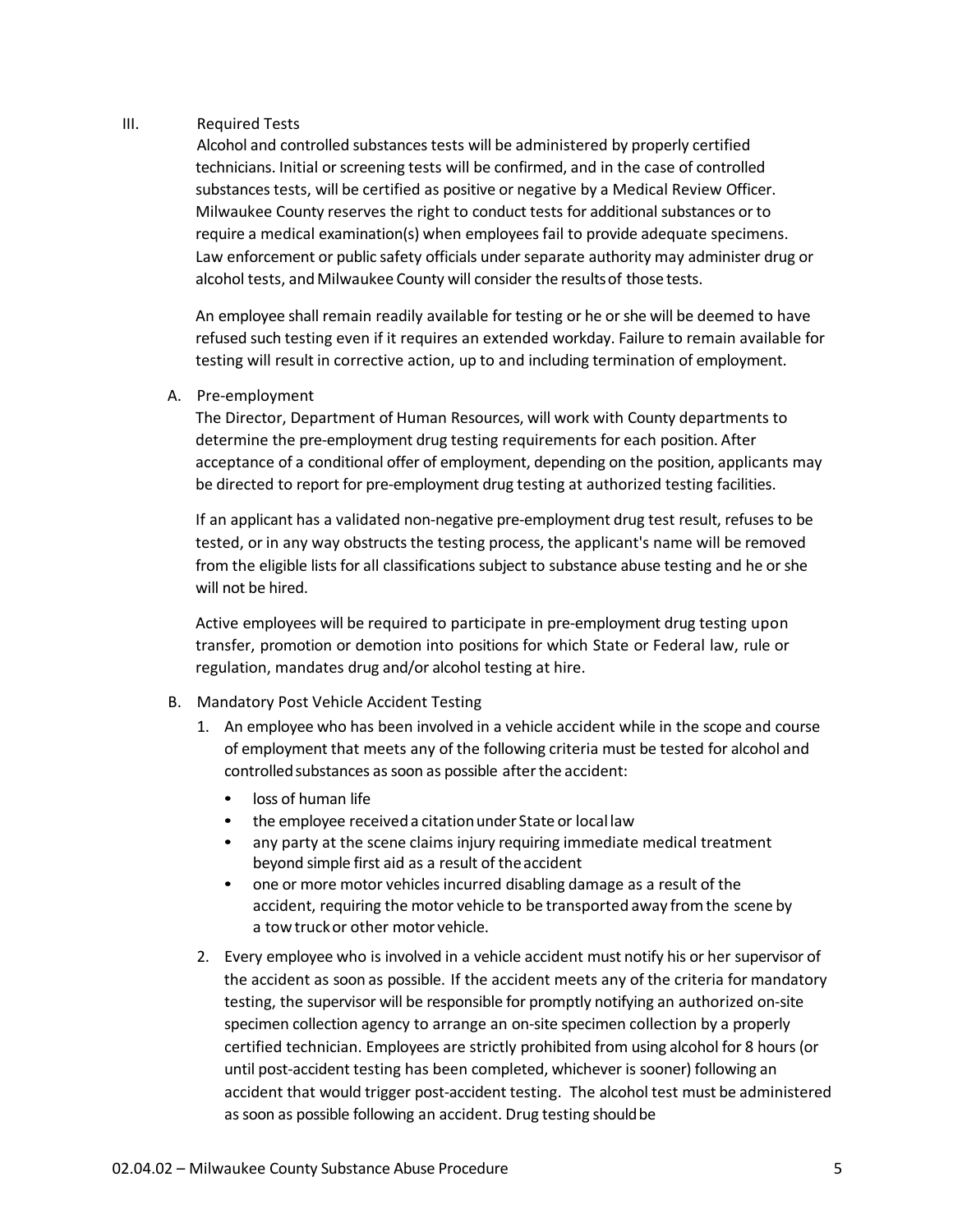performed within 32 hours of an accident and breath alcohol within 8 hours. If not done within those timeframes, efforts for testing stop and there must be documentation stating why a test could not be performed. If the required tests have not been administered within these time frames, Milwaukee County will cease attempts to administer the tests and the manager or supervisor will document why Milwaukee County was not able to administer the tests. These records shall be submitted to DHR. Testing may only be delayed when an employee must leave the scene of the accident to secure help for a medical emergency.

- 3. If a post-vehicle accident drug and/or alcohol test is conducted by authorized Federal, State or Local officials prior to or in addition to the tests conducted by Milwaukee County's authorized testing agent, Milwaukee County will consider those results provided that such tests conform to applicable Federal, State or localrequirements.
- 4. An employee may leave the scene of a vehicle accident before being tested only to secure necessary medical assistance for the employee or other injured persons, or for the period necessary to obtain assistance in responding to the accident. An employee who leaves the scene of the accident for any other reason before being tested will be consideredto have refusedthe test.
- 5. A supervisor shall provide employees with the necessary post-accident information, procedures, andinstructions.
- C. Non-MandatoryPost Injuryand Incident Testing

Milwaukee County reserves the right to conduct drug and/or alcohol testing on non-vehicle related accidents or incidents in which an employee claims an injury and drug and/or alcohol use is likely to have contributed to the incident. The supervisor does NOT need to specifically suspect drug or alcohol impairment before testing, but there should be a reasonable possibility that use by the employee was a contributing factor to the reported injury or illness.

- D. RandomTesting
	- 1. The Director of the Department of Human Resources, in accordance with applicable State and Federal rules and laws, will determine which positions are subject to random drug and alcohol testing. These designations may include but are not limited to, positions that handle machinery, equipment, or vehicles, as well as positions deemed safetysensitive. The minimum annual alcohol and drug testing rate will be in accordance with applicable State or Federal law, rule or regulation.
	- 2. The names of employees to be subject to random tests will be generated by an objective third party in order to eliminate the possibility of unfairness in the selection process. Milwaukee County will ensure that each employee in the random testing pool has an equal chance of actually being tested each time randomtesting is conducted. Nameswill be selected through a scientifically valid method and spread reasonably and unpredictably throughout the year. As a result, an employee may be subject to a random test more than once in a given year, or not randomly tested in a given year.
	- 3. Random tests will be conducted on work time. The supervisor must ensure that the employee ceases work and proceeds to the testing siteas soon as possible after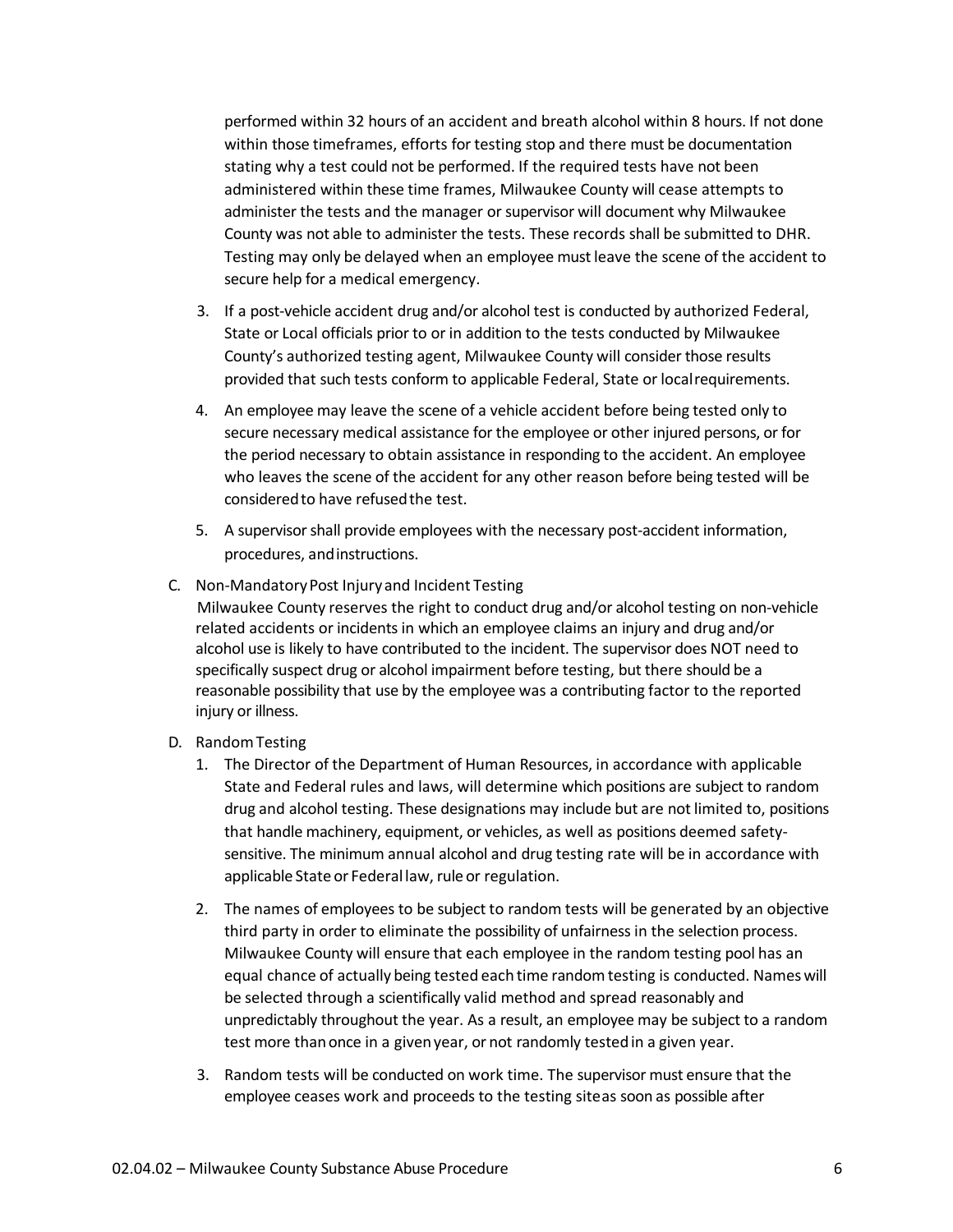notification of selection for random testing. Supervisors and managers may not delay a test based upon work demands. They are expected to notify and direct employees to undergo testing as soon as possible after a selection is made.

- 4. When an employee is off work for leave time, such as vacation, holiday, sick leave, or injury leave, and his or her name is selected for random testing during that time period, the employee must be sent for a random test upon return from leave. Milwaukee County will not notify an employee to submit to a test while the employee is off work due to leave periods.
- E. Reasonable SuspicionTesting
	- 1. A supervisor or supervisors may initiate the reasonable suspicion process as described in this section based on observations made immediately prior to, during, or after an employee performs work functions. The supervisor must not, under any circumstances, allow an employee to perform job duties once a reasonable suspicion determination has been made until negative test results are received.

Once the reasonable suspicion process is initiated, the employee must cooperate with the process. Any failure to do so will be considered a refusal to be tested, which will be treated the same as a positive test result. No corrective action shall be taken against an employee based solely upon the employee's behavior and appearance in the absence of test results unless such behavior or appearance violates other work rules.

- 2. A reasonable suspicion determination for alcohol or controlled substances requires two trained supervisors, when feasible. If only one supervisor is available, he or she shall attempt to have a second supervisor (potentially from a different department), or a trained Human Resources representative, corroborate the observation before making such a determination. Documentation of the grounds to conduct a reasonable suspicion test must be made on the Reasonable Suspicion Documentation Form and signed by the supervisors within 24 hours of the observed behavior or before the test results are released, whichever is later. Factors such as abuse of sick time or frequent tardiness may not be used to trigger reasonable suspicion testing.
- 3. The determination that reasonable suspicion exists must be documented on the Reasonable Suspicion Documentation Form issued by Human Resources and must be based on specific, contemporaneous, articulable observations such as the employee's appearance, behavior, speech, or odor, and will not be made based on hearsay information. The grounds for a reasonable suspicion determination will be documented on the prescribed form by the person(s) who made the determination and forwarded in a communication marked "CONFIDENTIAL" to the Department of Human Resources (DHR) for filing. The employee may also receive a copy of the Reasonable Suspicion Documentation Form.
- 4. If the required tests have not been administered within allowable time frames, Milwaukee County will cease attemptsto administer the tests and the manager or supervisor will document on the form why Milwaukee County was not able to administer the tests. These records shall be submitted to DHR.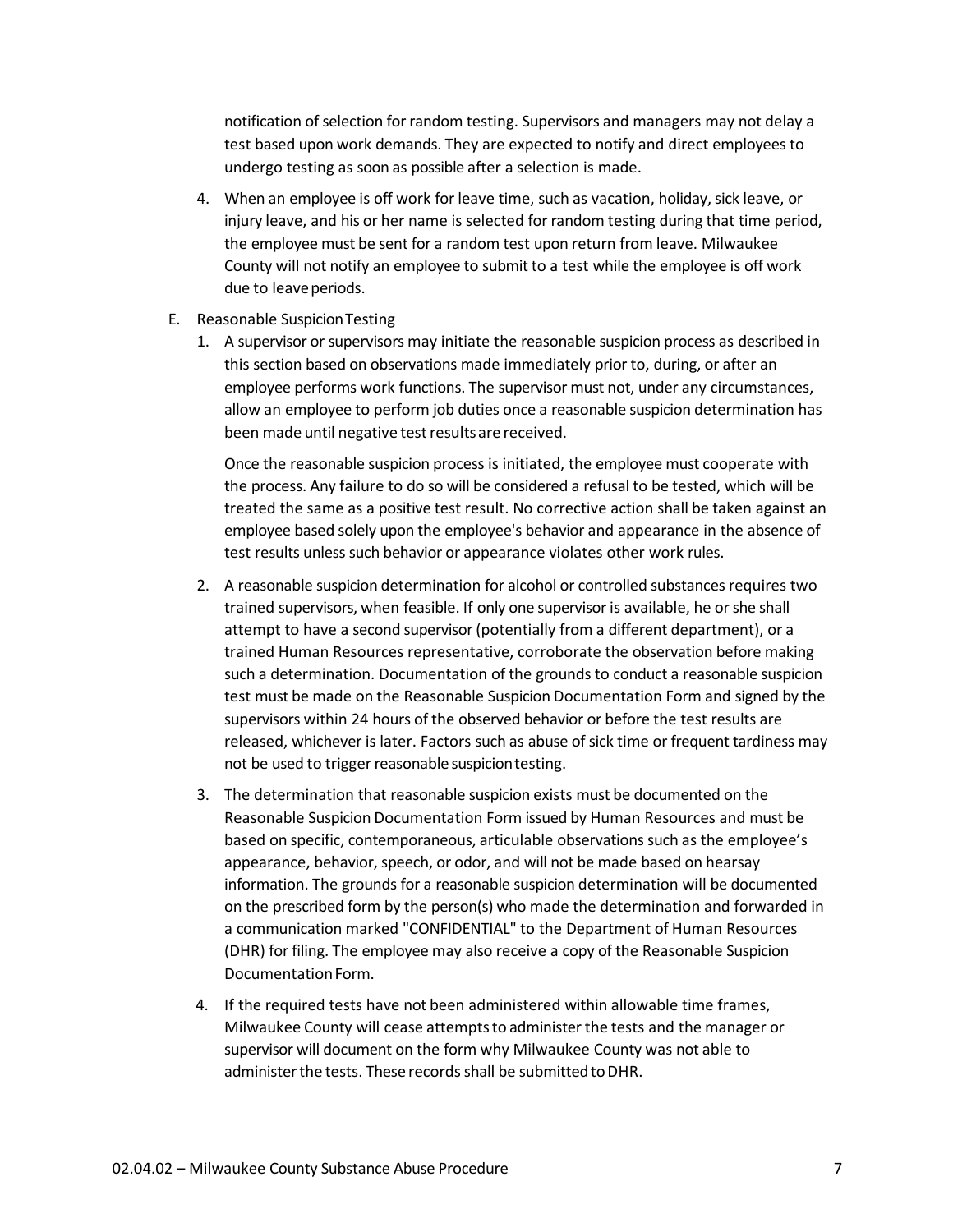- 5. If a supervisor has reasonable suspicion but it is impossible to conduct a test in a timely manner, the employee will be prohibited from performing duties for a minimum of 24 hours.
- F. Non-negative testresults
	- 1. An employee who produces a validated non-negative test under this procedure may be subject to corrective action up to and including termination of employment. In addition, an employee may be subject to termination if the test finding results in or is expected to result in the employee losing a license, certification, or qualification that is a prerequisite for his or her assigned position.
	- 2. An employee who produces a validated non-negative test result under this procedure may be permitted to return to work provided:
		- i. The employee retains proper licensing, certification, or qualifications as defined in sub (1) above, and
		- ii. The employee has complied with a referral to the Employee Assistance Program (EAP). The referral to EAP ismandatory.

Milwaukee County reserves the right to determine whether or not to return the employee to his/her position.

- 3. An employee who has produced a validated non-negative test result under this procedure will be subject to random drug and alcohol testing as described in section C above for a period not less than one year. A subsequent non-negative test result may result in corrective action up to and including termination of employment.
- G. Violations

Failure to comply with the requirements of this administrative procedure may result in corrective action, up to and including termination of employment.

## **4. CONFIDENTIALITY**

Any record related to an employee's drug and/or alcohol testing, or notification from a medical practitioner, must be treated as a medical record and kept separate from the rest of the employee's personnel file, even if the test reveals a valid reason for the presence of an otherwise prohibited substance. Information related to drug and/or alcohol tests will be shared with supervisors only on a need-to-know basis to address necessary job restrictions and accommodations.

## **5. FORMS**

The following attached form is to be used in compliance with this procedure:

| Form #      | <b>Form Title</b>                                       |
|-------------|---------------------------------------------------------|
| 02.04.02    | Appendix 1 – Testing for Reasonable Suspicion and Post- |
|             | <b>Accident Testing</b>                                 |
| 02.04.02(a) | <b>Reasonable Suspicion Determination Form</b>          |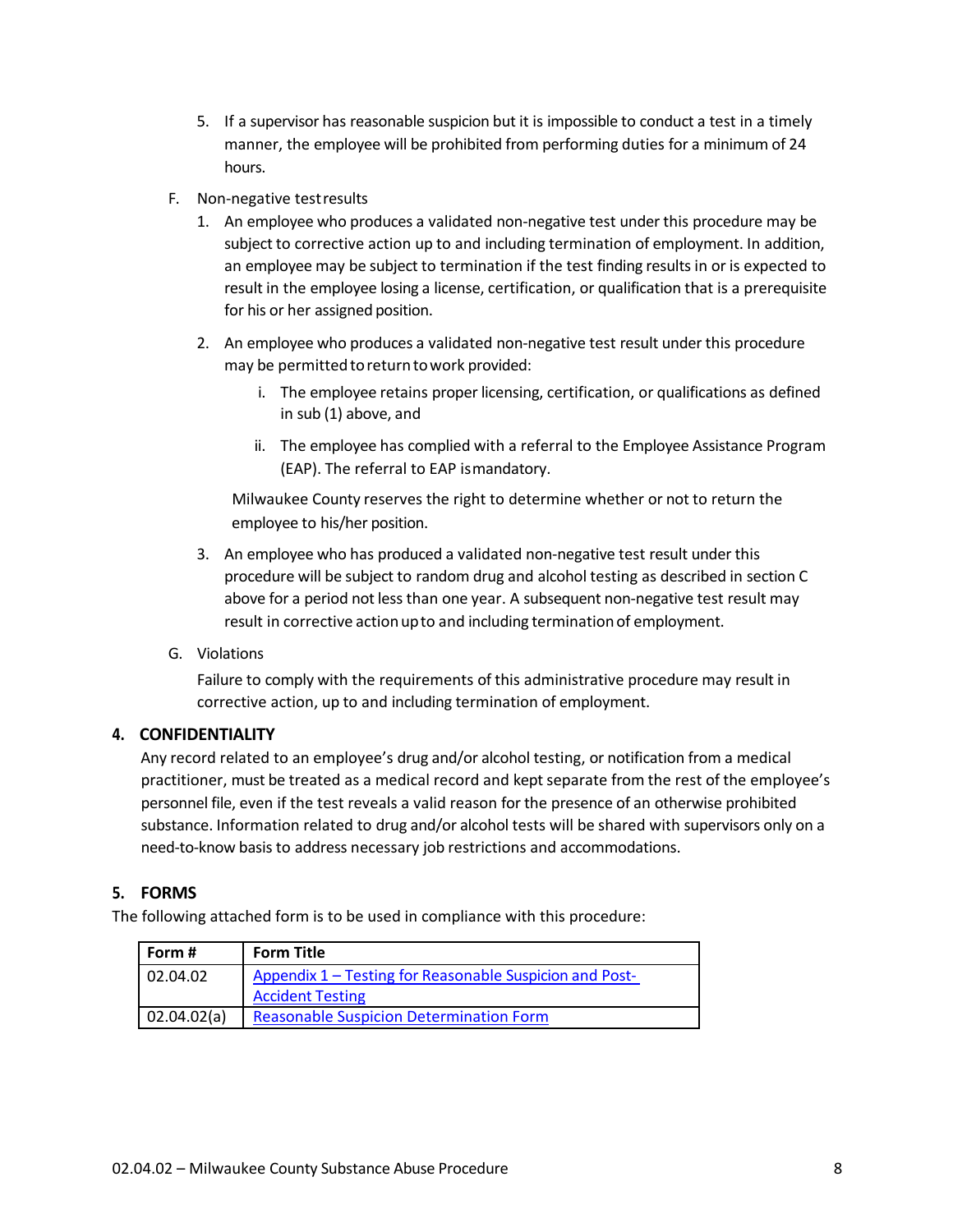# 2.04.02 Appendix 1

# <span id="page-8-0"></span>**Testing Procedures for Reasonable Suspicion and Post-Accident Testing**

These procedures are intended for supervisors in the event an employee on duty is suspected of being under the influence of drugs or alcohol, or in the event an employee is involved in an accident as defined in the Milwaukee County Substance Abuse Procedure. Specific policies and requirements related to reasonable suspicion and post-accident drug and alcohol testing can be found in Section III of the Substance Abuse procedure posted in the Milwaukee County Administrative Manual.

# **Process**

## Reasonable Suspicion

A reasonable suspicion determination for alcohol or controlled substances requires two trained supervisors, when feasible. If only one supervisor is available, he or she shall attempt to have a second supervisor (potentially from a different department), or a trained Human Resources representative, corroborate the observation before making such a determination.

Documentation of the grounds to conduct a reasonable suspicion test must be made on the Reasonable Suspicion Documentation Form and signed by the supervisors within 24 hours of the observed behavior or before the test results are released, whichever is later. Factors such as abuse of sick time or frequent tardiness may not be used to trigger reasonable suspicion testing.

Supervisors may initiate the reasonable suspicion process as described in this section based on observations made immediately prior to, during, or after an employee performs work functions.

If a supervisor has reason to believe an employee is impaired under this Substance Abuse Procedure and the employee remains in the workplace, the supervisor must:

- 1. Immediately direct the employee to cease all work-related functions.
- 2. Direct the employee to a vacant or inconspicuous location and instruct the employee to wait for further instructions.
- 3. Contact **Complete Mobile Drug Testing at 262-982-6034** and request a rapid 10-panel screen and breath alcohol test (24/7 Specimen Collection Services are also available). For after-hours services, call **Complete Mobile Drug Testing** at the number above for after-hours support.
- 4. Provide all information requested from **Complete Mobile Drug**, including the name and phone number (preferably cell) of the supervisor initiating the call and the location of the employee. Be prepared to allow **Complete Mobile Drug**personnel to accessthe building and/or work area.
- 5. Immediately complete, sign and date the Reasonable Suspicion Documentation Formthat is attached to this administrative procedure and forward a copy to your Human Resources representative.
- 6. When a **Complete Mobile Drug** representative arrives, allow him/her to meet with the employee and inform him/her of an appropriate collectionsite.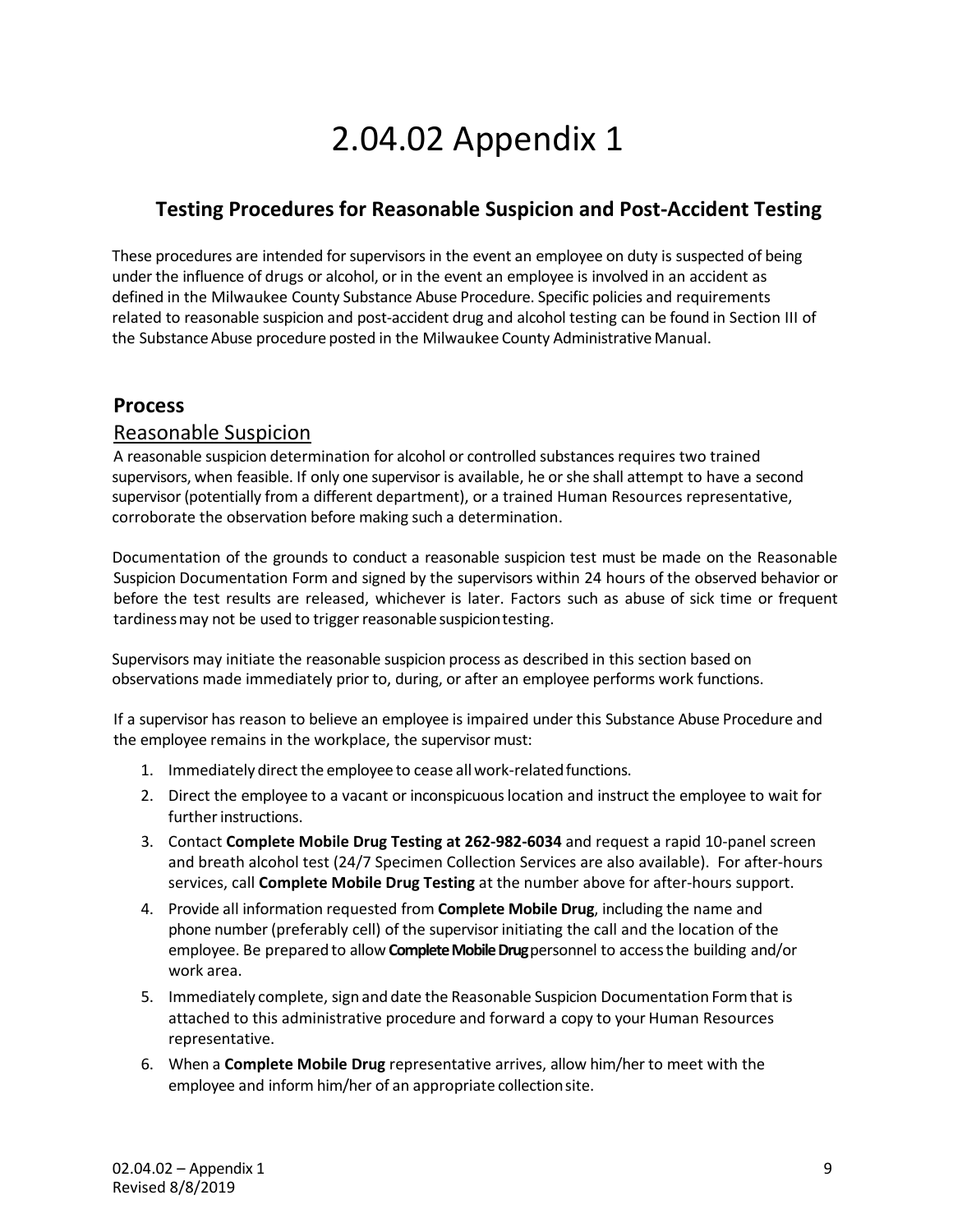- 7. After the collection, **Complete Mobile Drug** personnel will inform the supervisor of the test results as either negative or non-negative. If the test results are negative, the employee should be permitted to return to normal work functions.
- 8. If the result is non-negative, inform the employee that he or she is suspended pending further investigation and is not to perform work-related functions until further notice.
- 9. If the test result is non-negative, direct the employee to arrange for personal transportation off the worksite and monitor the employee until such transportation is arranged. The employee is not permitted to use his or her personal vehicle. County employees are not to drive the employee home or to any otherdestination.
- 10. Non-negative results will be sent by **Complete Mobile Drug** for lab validation. Validated results will be returned to Human Resources staff who will notify appropriate department personnel.
- 11. The department's Human Resources representative will advise the department on appropriate corrective action.

# Mandatory Post Vehicle Accident Testing

An employee who has been involved in a vehicle accident during the course and scope of his or her employment that meets any of the following criteria must be tested for alcohol and controlled substances as soon as possible after the accident:

- loss of human life
- employee received a citation under State or local law
- any party at the scene claimsinjury as a result of the accident
- one or more motor vehicles incurred disabling damage as a result of the accident, requiring the motor vehicle to be transported away fromthe scene by a towtruckor other motor vehicle

Employees are required to notify their immediate supervisor or another manager immediately following an accident that meets the criteria above.

When a supervisor learns of an accident under this procedure, the supervisor must:

- 1. Determine ifthere has been bodily injury or if there is the potential for an injury. If there is an injury, the supervisor should determine whether emergency services (911) has been notified and if not, should contact emergency services (911) to respond to the scene.
- 2. If the vehicle accident results in injuries to the employee requiring emergency / urgent care treatment, the supervisor must notify Risk Management to coordinate drug and breath alcohol testing with the hospital or urgent care clinic.
- 3. If the vehicle accident does not result in injuries to the employee requiring off-site treatment, direct the employee to remainat the scene to await the supervisor's arrival.
- 4. Contact **Complete Mobile Drug Testing at 262-982-6034** and request a rapid 10-panel screen and breath alcohol test (24/7 Specimen Collection Services are also available). For after-hours services, call **Complete Mobile Drug** Testing at the number above for after-hours support.
- 5. Provide all information requested from Complete Mobile Drug, including the name and cell phone number of the supervisor initiating the call and the location of the employee. Be prepared to allow**Complete Mobile Drug** personnel toaccess the building and/orwork area.
- 6. When a **Complete Mobile Drug** representative arrives, allow him/her to meet with the employee and inform him/her of an appropriate collectionsite.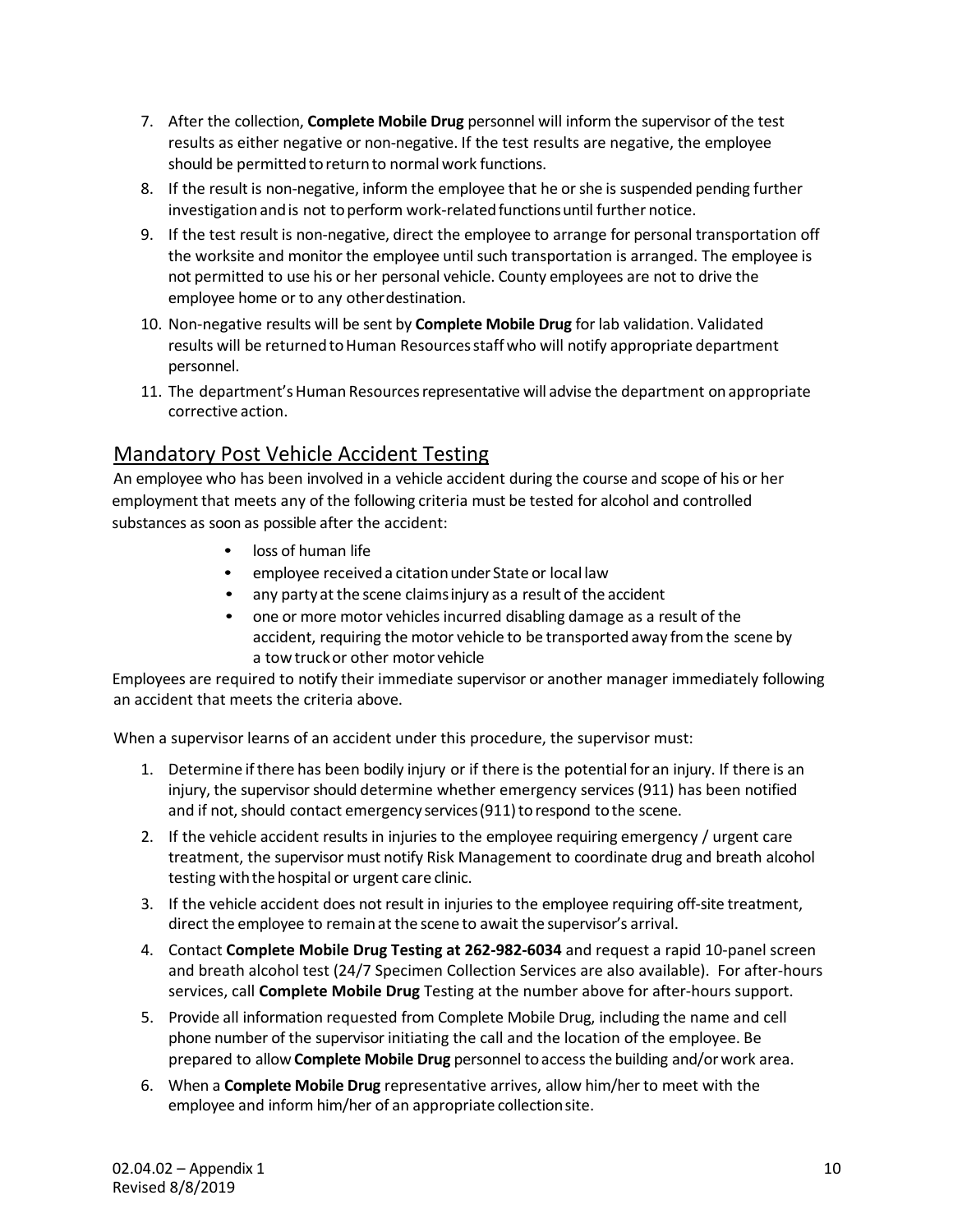- 7. Document the circumstances of the accident as thoroughly as possible. The department may have forms to use for this purpose.
- 8. After the collection, **Complete Mobile Drug** personnel will inform the supervisor of the test results as either negative or non-negative. If the test results are negative, the employee should be permitted to return to normal work functions if possible.
- 9. If the result is non-negative, inform the employee that he or she is suspended pending further investigation and is not to perform work-related functions until further notice.
- 10. If the test result is non-negative, direct the employee to arrange for personal transportation off the worksite and monitor the employee until such transportation is arranged. The employee is not permitted to use his or her personal vehicle. County employees are not to drive the employee home or to any otherdestination.
- 11. Non-negative results will be sent by **Complete Mobile Drug** for lab validation. Validated results will be returned to Human Resources staff who will notify appropriate department personnel.
- 12. The department's Human Resources representative will advise the department on appropriate corrective action.

# Non-Mandatory Post Injury and Incident Testing

Milwaukee County reserves the right to conduct drug and/or alcohol testing for non-vehicle related accidents or incidents in which an employee alleges an injury or illness and drug and/or alcohol use is likely to have contributed to the incident. The supervisor does NOT need to specifically suspect drug or alcohol impairment before testing, but there should be a reasonable possibility that use by the employee was a contributing factor to the reported injury or illness.

When a supervisor learns of a workplace accident with injuries under this procedure, the supervisor must:

- 1. Determine if emergency services(911)is necessary and if so, should contact emergency services (911) to respond to the scene.
- 2. Determine if drug or alcohol use is likely to have contributed to the incident. The supervisor does NOT need to specifically suspect drug or alcohol impairment before testing, but there should be a reasonable possibility that use by the employee was a contributing factor to the reported injury orillness.
- 3. If the accident results in injuries to the employee requiring emergency / urgent care treatment, the supervisor must notify Risk Management to coordinate drug and breath alcohol testing with the hospital or urgent care clinic.
- 4. If the accident does not result in injuries to the employee requiring off-site treatment, direct the employee to remainat the scene to await the supervisor'sarrival.
- 5. Contact **Complete Mobile Drug** Testing at 262-982-6034 and request a rapid 10-panel screen and breath alcohol test (24/7 Specimen Collection Services are also available). For after-hours services, call **Complete Mobile Drug** Testing at the number above for after-hours support.
- 6. Provide all information requested from Complete Mobile Drug, including the name and cell phone number of the supervisor initiating the call and the location of the employee. Be prepared to allow**Complete Mobile Drug**personnel to accessthe building and/orwork area.
- 7. When the **Complete Mobile Drug** representative arrives, allow him/her tomeet with the